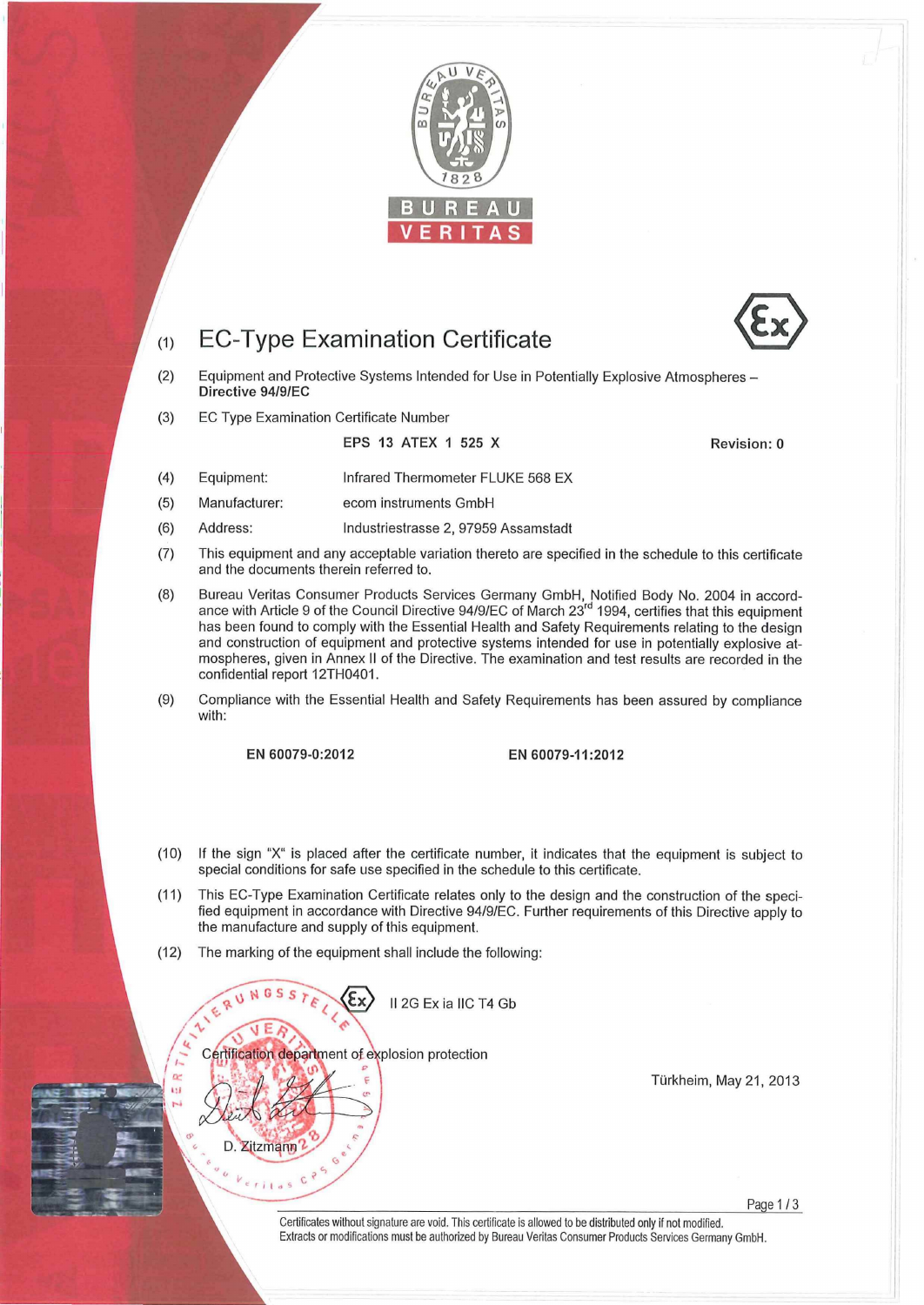

(13)

# Annexe

### $(14)$ EC-Type Examination Certificate EPS 13 ATEX 1 525 X

#### (15) Description of equipment:

The Infrared and Contact Thermometer is a handheld device supplied by two primary batteries. In the noncontact case the thermometer determines an object's surface temperature by measuring the amount of infrared energy radiated by the measured object's surface. The thermometer also supports contact temperature measurement via a K-type thermocouple.

It is allowed to measure contactless into zone 0.

It is not allowed to bring the device itself into zone 0.

The IR-thermometer uses a laser diode to determine the measurement point or area. The measured temperature is indicated on a display and stored in an internal memory. The stored data can be reread on the display.

Equipment:

- Hard Case type 568 EX
- Probe of type 80PK-1

Electrical data:

Supply: Two specially certified Alkaline-Manganese Dioxide Batteries Type AAA (LR03) in series (see safety instructions)

Nominal voltage each. 1,5 V

Laserdiode

Optical power < 12 mW

Page 2 / 3